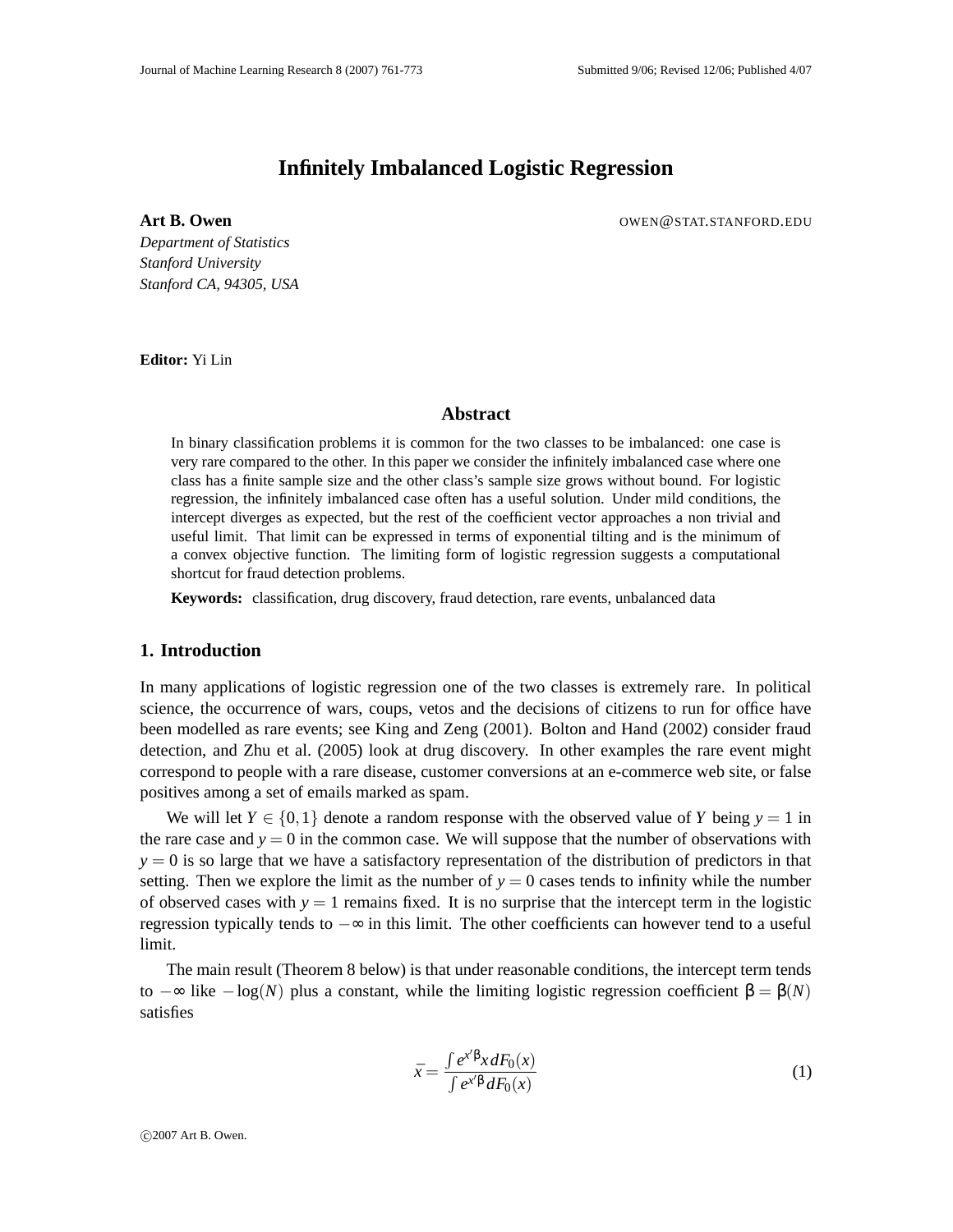where  $F_0$  is the distribution of *X* given  $Y = 0$  and  $\bar{x}$  is the average of the sample  $x_i$  values for which  $y = 1$ . The limiting solution is the exponential tilt required to bring the population mean of *X* given  $Y = 0$  onto the sample mean of *X* given  $Y = 1$ .

When  $F_0$  is the  $N(\mu_0, \Sigma_0)$  distribution for finite nonsingular  $\Sigma_0$  then

$$
\lim_{N \to \infty} \beta(N) = \Sigma_0^{-1} (\bar{x} - \mu_0).
$$
 (2)

Equation (2) reminds one of a well known derivation for logistic regression. If the conditional distribution of *X* given that  $Y = y$  is  $N(\mu_y, \Sigma)$  then the coefficient of *X* in logistic regression is  $\Sigma^{-1}(\mu_1 - \mu_0)$ . Equation (2) however holds without assuming that the covariance of *X* is the same for  $Y = 0$  and  $Y = 1$ , or even that X is Gaussian given that  $Y = 1$ .

The outline of the paper is as follows. Section 2 gives three numerical examples that illustrate the limiting behavior of β. One is a positive result in which we see β approaching the value computed from (2). The other two examples are negative results where (1) does not hold. Each negative case illustrates the failure of an assumption of Theorem 8. In one case there is no nontrivial estimate of  $\beta$ at any  $N > 0$  while in the other β diverges as  $N \rightarrow \infty$ . Section 3 formally introduces the notation of this paper. It outlines the results of Silvapulle (1981) who completely characterizes the conditions under which unique logistic regression estimates exist in the finite sample case. The infinite sample case differs importantly and requires further conditions. A stronger overlap condition is needed between the two *X* distributions. Also, the distribution of *X* given  $Y = 0$  must not have tails that are too heavy, an issue that cannot arise in finite samples from  $\mathbb{R}^d$ . Section 4 proves the results in this paper. A surprising consequence of Equation (1) is that the *x* values when  $y = 1$  only appear through their average  $\bar{x}$ . Section 5 shows that for the drug discovery example of Zhu et al. (2005), we can replace all data points with  $y = 1$  by a single one at  $(\bar{x}, 1)$  with minimal effect on the estimated coefficient, apart from the intercept term. Section 6 discusses how these results can be used in deciding which unlabelled data points to label, and it shows how the infinitely imbalanced setting may lead to computational savings.

We conclude this introduction by relating the present work to the literature on imbalanced data. The English word "unbalanced" seems to be more popular, at least on web pages, than is "imbalanced". But the latter term has been adopted for this special setting in two recent workshops: AAAI 2000 and ICML 2003, respectively Japkowicz (2000) and Chawla et al. (2003). An extensive survey of the area is given by Chawla et al. (2004). In that literature much attention is paid to undersampling methods in which some of the available cases with  $Y = 0$  are either randomly or strategically removed to alleviate the imbalance. Another approach is oversampling in which additional, possibly synthetic, cases are generated with  $Y = 1$ . It is also clear that prediction accuracy will be very good for a trivial method that always predicts  $y = 0$  and so one needs to take care about misclassification cost ratios and prior probability ratios.

### **2. Numerical Examples**

For illustration, suppose that when  $Y = 0$  that  $X \sim N(0,1)$  and that we have one single observation with  $y = 1$  and it has  $x = 1$ . To study this case we use logistic regression on  $(x_i, y_i) =$  $(\Phi^{-1}((i-1/2)/N),0)$  for  $i=1,\ldots,N$  and  $(x_{N+1},y_{N+1})=(1,1)$ . Here  $\Phi$  is the cumulative distribution function (CDF) of the  $N(0,1)$  distribution. As N increases the problem becomes more imbalanced and the *N* points used produce an ever better approximation to the normal distribution. Taking stratified  $X_i$  reduces inessential variation in the computation making the convergence pattern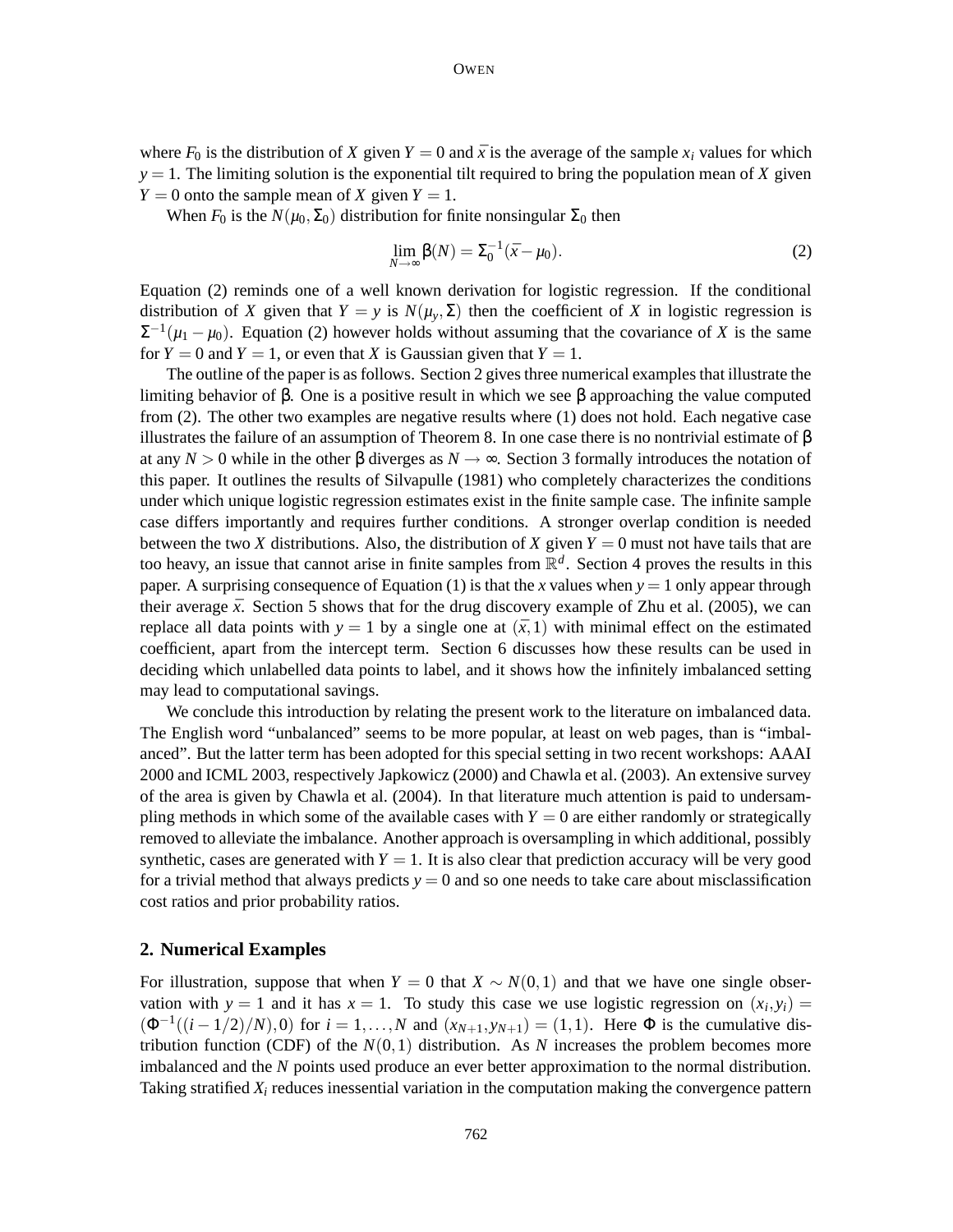| N       | α        | $Ne^{\alpha}$ | B      |
|---------|----------|---------------|--------|
| 10      | $-3.19$  | 0.4126        | 1.5746 |
| 100     | $-5.15$  | 0.5787        | 1.0706 |
| 1,000   | $-7.42$  | 0.6019        | 1.0108 |
| 10,000  | $-9.71$  | 0.6058        | 1.0017 |
| 100,000 | $-12.01$ | 0.6064        | 1.0003 |

Table 1: Logistic regression intercept  $\alpha$  and coefficient  $\beta$  for imbalanced data described in the text. There are *N* observations with  $Y = 0$  and stratified  $X \sim N(0,1)$  and one observation with  $Y = 1$  and  $X = 1$ .

clearer. Some resulting values are shown in Table 1. From this table it seems clear that as  $N \to \infty$ , the intercept term is diverging like  $-\log(N)$  while the coefficient of *X* is approaching the value 1 that we would get from Equation (2). Theorem 8 below shows that such is indeed the limiting behavior.

Next we repeat the computation replacing  $\Phi$  by the CDF of the standard Cauchy distribution with density  $1/(\pi(1+x^2))$ . The results are shown in Table 2. Here it is clear that  $\beta \to 0$  as  $N \to \infty$ and  $\alpha$  appears to behave like a constant minus  $log(N)$ . It is not surprising that  $\beta \rightarrow 0$  in this limit. The Cauchy distribution has tails far heavier than the logistic distribution. If  $\beta \neq 0$  then the log likelihood (4) that we introduce in Section 3 is  $-\infty$ . The likelihood is maximized at  $\beta = 0$  and  $\alpha = -\log(N + 1)$ . We get slightly different values in Table 2 because the uniform distribution over *N* Cauchy quantiles that we use has lighter tails than the actual Cauchy distribution it approaches. The heavy tails of the Cauchy distribution make it fail a condition of Theorem 8. The finite sample setting does not need a tail condition on the distribution of *X*, beyond an assumption that all observed values are finite.

In the next example we use the  $U(0,1)$  distribution for *X* given  $Y = 0$ . This time we use  $n = 2$ points with  $y = 1$ . One has  $x = 1/2$  and the other has  $x = 2$ . The results are shown in Table 3. Once again the value β does not appear to be converging to a limit. It cannot be due to heavy tails, because the  $U(0,1)$  distribution has bounded support. On further thought, we see that  $\bar{x} = 5/4$ . There is no possible way for an exponential tilt like (1) to reweight the  $U(0,1)$  distribution to have mean  $5/4$ . This example also fails one of the conditions of Theorem 8. We need the point  $\bar{x}$  to be surrounded by the distribution of *X* given  $Y = 0$  as defined in Section 3. Such a requirement is stronger than

| N       | $\alpha$ | $Ne^{\alpha}$ | B         | $Ne^{\beta}$ |
|---------|----------|---------------|-----------|--------------|
| 10      | $-2.36$  | 0.94100       | 0.1222260 | 1.2222       |
| 100     | $-4.60$  | 0.99524       | 0.0097523 | 0.9752       |
| 1.000   | $-6.90$  | 0.99953       | 0.0009537 | 0.9536       |
| 10,000  | $-9.21$  | 0.99995       | 0.0000952 | 0.9515       |
| 100,000 | $-11.51$ | 0.99999       | 0.0000095 | 0.9513       |

Table 2: Logistic regression intercept  $\alpha$  and coefficient  $\beta$  for imbalanced data described in the text. There are *N* observations with  $Y = 0$  and stratified *X* from the standard Cauchy distribution, and one observation with  $Y = 1$  and  $X = 1$ .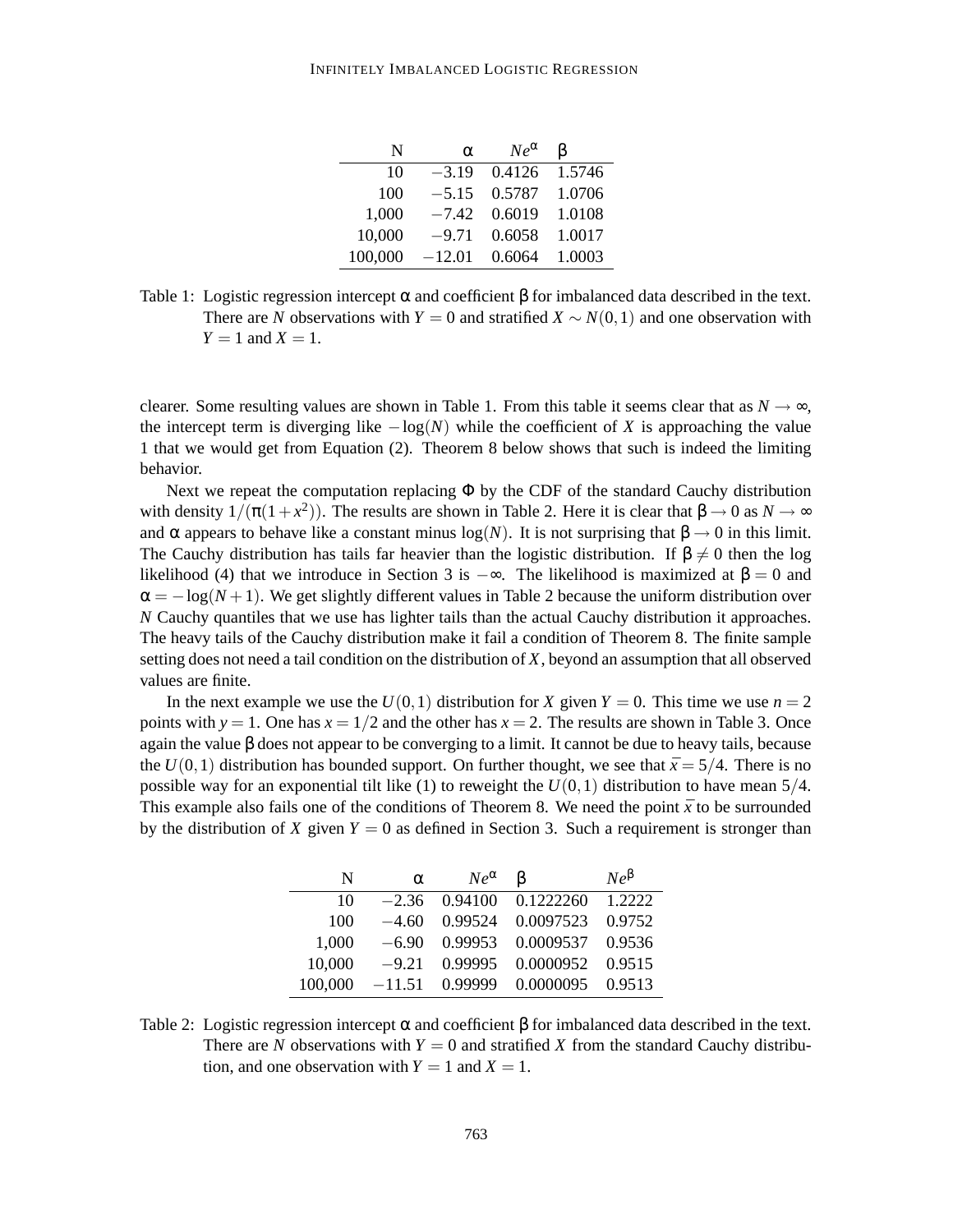| N       | $\alpha$ | $Ne^{\alpha}$ | ß    | $e^{\beta}/N$ |
|---------|----------|---------------|------|---------------|
| 10      | $-3.82$  | 0.2184        | 2.85 | 1.74          |
| 100     | $-7.13$  | 0.0804        | 4.19 | 0.66          |
| 1,000   | $-10.71$ | 0.0223        | 5.82 | 0.34          |
| 10,000  | $-14.52$ | 0.0050        | 7.62 | 0.20          |
| 100,000 | $-18.49$ | 0.0009        | 9.54 | 0.14          |

Table 3: Logistic regression intercept  $\alpha$  and coefficient  $\beta$  for imbalanced data described in the text. There are *N* observations with  $Y = 0$  and stratified  $X \sim U(0,1)$  and two observations with *Y* = 1, one with *X* =  $1/2$ , the other with *X* = 2.

what is needed in the finite sample setting. Empirically  $e^{\alpha}$  and  $e^{\beta}$  both appear to follow a power law in *N* but we do not investigate this further, focusing instead on the case where β approaches a non-trivial limit.

#### **3. Notation**

The data are  $(x, y)$  pairs where  $x \in \mathbb{R}^d$  and  $y \in \{0, 1\}$ . There are *n* observations with  $y = 1$  and *N* with  $y = 0$ . The difference in case serves to remind us that  $n \ll N$ . The values of x when  $y = 1$  are  $x_{11}, \ldots, x_{1n}$ . The values of *x* when  $y = 0$  are  $x_{01}, \ldots, x_{0N}$ . Singly subscripted values  $x_i$  represent  $x_{1i}$ . Sometimes we use  $n_1$  for *n* and  $n_0$  for *N*.

The logistic regression model is  $Pr(Y = 1 | X = x) = e^{\alpha + x' \beta} / (1 + e^{\alpha + x' \beta})$  for  $\alpha \in \mathbb{R}$  and  $\beta \in \mathbb{R}^d$ . The log-likelihood in logistic regression is

$$
\sum_{i=1}^{n} \left\{ \alpha + x'_{1i} \beta - \log(1 + e^{\alpha + x'_{1i}\beta}) \right\} - \sum_{i=1}^{N} \log(1 + e^{\alpha + x'_{0i}\beta}). \tag{3}
$$

We suppose that a good approximation can be found for the conditional distribution of *X* given that  $Y = 0$ , as seems reasonable when *N* is very large. For continuously distributed *X* we might then replace the second sum in (3) by  $N \int \log(1+\exp(1+e^{\alpha+x/\beta}) f_0(x) dx$  where  $f_0$  is a probability density function. Because some or all of the components of *X* might be discrete we work instead with a distribution function  $F_0$  for *X* given that  $Y = 0$ .

With a bit of foresight we also center the logistic regression around the average  $\bar{x} = \sum_{i=1}^{n} x_i/n$  of the predictor values for cases with  $Y = 1$ . Then the log likelihood we work with simplifies to

$$
\ell(\alpha,\beta) = n\alpha - \sum_{i=1}^{n} \log(1 + e^{\alpha + (x_i - \bar{x})'\beta}) - N \int \log(1 + e^{\alpha + (x - \bar{x})'\beta}) dF_0(x)
$$
(4)

where the *n* $\alpha$  term arises as  $\sum_{i=1}^{n} \alpha + (x_i - \bar{x})' \beta$ .

When the centered log likelihood  $\ell$  has an MLE  $(\hat{\alpha}_0, \hat{\beta})$  we can recover the MLE of the uncentered log likelihood easily:  $\hat{\beta}$  remains unchanged while  $\hat{\alpha}$  in the uncentered version is  $\hat{\alpha}_0 - \bar{x}'\hat{\beta}$ . The numerical examples in Section 2 used uncentered logistic regression.

Here we study the maximizer  $(\hat{\alpha}, \hat{\beta})$  of (4) in the limit as  $N \to \infty$  with *n* and  $x_1, \ldots, x_n$  held fixed. It is reasonable to suppose that  $\hat{\alpha} \rightarrow -\infty$  in this limit. Indeed we anticipate  $e^{\hat{\alpha}}$  should be  $O(1/N)$ since the proportion of observations with  $y = 1$  in the data is  $n/(N + n) = n/N$ . What is interesting and important is that  $\hat{\beta}$  does not necessarily diverge.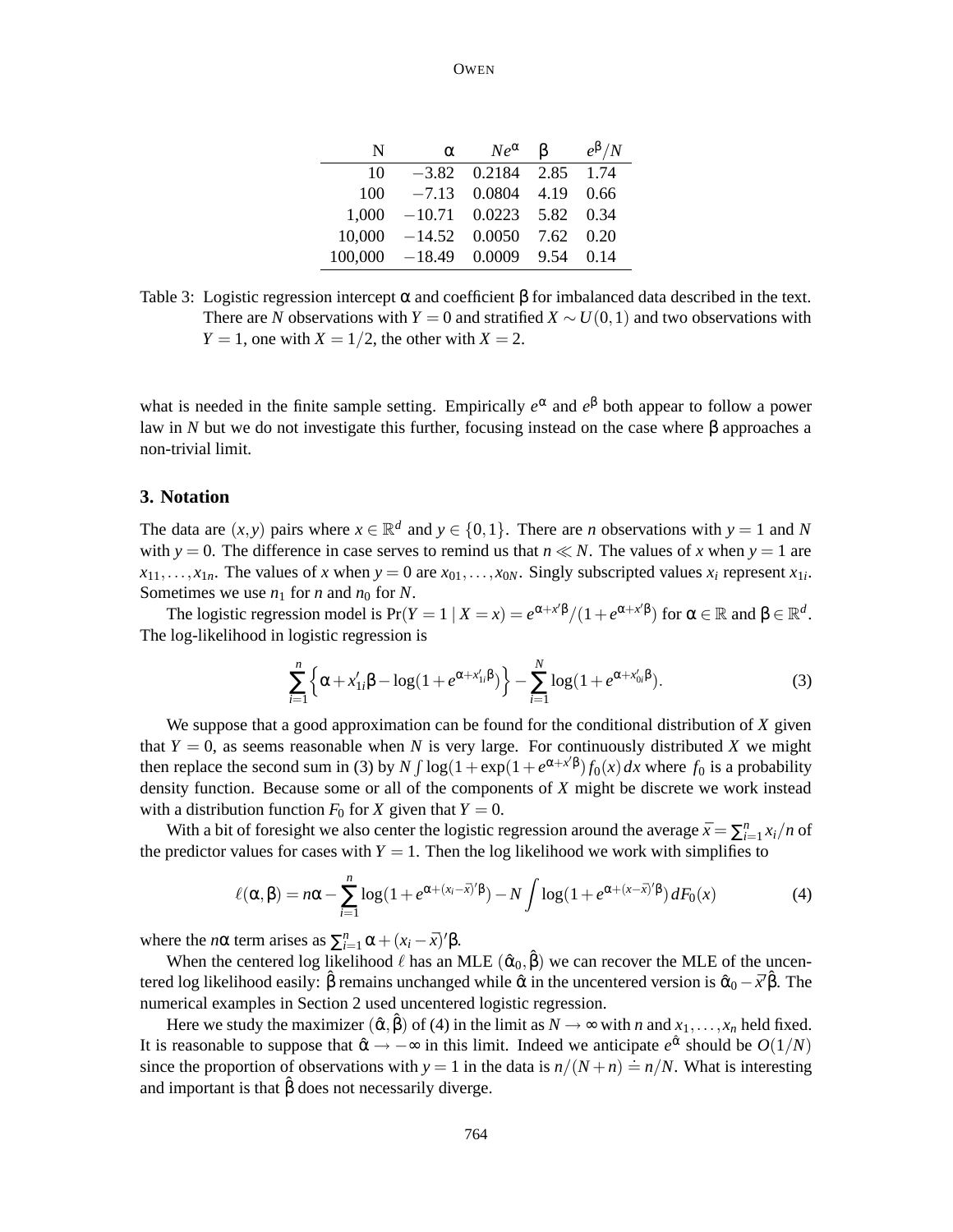#### **3.1 Silvapulle's Results**

It is well known that the MLE in the usual logistic regression setting can fail to be finite when the *x* values where  $y = 1$  are linearly separable from those where  $y = 0$ .

The existence and uniqueness of MLE's for linear logistic regression has been completely characterized by Silvapulle (1981). He works in terms of binary regression through the origin. To employ an intercept, one uses the usual device of adjoining a predictor component that is always equal to 1.

For  $y = 1$  let  $z_{1i} = (1, x'_{1i})'$  for  $i = 1, ..., n_1$  and for  $y = 0$  let  $z_{0i} = (1, x'_{0i})'$  for  $i = 1, ..., n_0$ . Let  $\theta = (\alpha, \beta')'$ . Then the logistic regression model has  $Pr(Y = 1 | X = x) = exp(z'\theta)/(1 + exp(z'\theta))$ where of course  $z = z(x) = (1, x')'$ . Silvapulle (1981) employs two convex cones:

$$
C_j = \left\{ \sum_{i=1}^{n_j} k_{ji} z_{ji} \mid k_{ji} > 0 \right\}, \quad j \in \{0, 1\}.
$$

**Theorem 1** For data as described above, assume that the  $n_0 + n_1$  by  $d + 1$  matrix with rows taken from  $z_{ji}$  for  $j = 0, 1$  and  $i = 1, ..., n_j$  has rank  $d + 1$ . If  $C_0 \cap C_1 \neq \emptyset$  then a unique finite logistic *regression MLE*  $\hat{\theta} = (\hat{\alpha}, \hat{\beta}')$  *exists. If however*  $C_0 \cap C_1 = \emptyset$  *then no MLE exists.* 

**Proof:** This result follows from clause (iii) of the Theorem on page 311 of Silvapulle (1981).  $\Box$ 

Silvapulle (1981) has more general results. Theorem 1 also holds when the logistic CDF  $G(t)$  =  $\exp(t)/(1 + \exp(t))$  is replaced by the standard normal one (for probit analysis) or by the  $U(0,1)$ CDF. Any CDF G for which both  $-\log G(t)$  and  $-\log(1-G(t))$  are convex, and for which  $G(t)$  is strictly increasing when  $0 < G(t) < 1$  obeys the same theorem. The CDF G cannot be the Cauchy CDF, because the Cauchy CDF fails the convexity conditions.

The cone intersections may seem unnatural. A more readily interpretable condition is that the relative interior (as explained below) of the convex hull of the *x*'s for  $y = 0$  intersects that for  $y = 1$ . That is  $H_0 \cap H_1 \neq \emptyset$  where

$$
H_j=\left\{\sum_{i=1}^{n_j}\lambda_{ji}x_{ji}\mid\lambda_{ji}>0,\sum_{i=1}^{n_j}\lambda_{ji}=1\right\}.
$$

When the  $x_{ji}$  span  $\mathbb{R}^d$  then  $H_j$  is the interior of the convex hull of  $x_{ji}$ . When  $x_{ji}$  lie in a lower dimensional affine subspace of  $\mathbb{R}^d$  then the interior of their convex hull is the empty set. However the interior with respect to that subspace, called the relative interior, and denoted  $H_i$  above is not empty. In the extreme where  $x_{ji} = x_{j1}$  for  $i = 1, \ldots, n_j$ , then the desired relative interior of the convex hull of  $x_{j1}, \ldots, x_{jn_j}$  is simply  $\{x_{j1}\}.$ 

**Lemma** 2 *In the notation above*  $H_0 \cap H_1 \neq \emptyset$  *if and only if*  $C_0 \cap C_1 \neq \emptyset$ *.* 

**Proof:** Suppose that  $x_0 \in H_0 \cap H_1$ . Then  $z_0 = (1, x'_0)' \in C_0 \cap C_1$ . Conversely suppose that  $z_0 \in$  $C_0 \cap C_1$ . Then we may write

$$
z_0 = \sum_{i=1}^{n_0} k_{0i} \begin{pmatrix} 1 \\ x_{0i} \end{pmatrix} = \sum_{i=1}^{n_1} k_{1i} \begin{pmatrix} 1 \\ x_{1i} \end{pmatrix},
$$

where each  $k_{ji} > 0$ . From the first component of  $z_0$  we find a common positive value for  $\sum_{i=1}^{n_0} k_{0i}$ and  $\sum_{i=1}^{n_1} k_{1i}$ . Let *K* denote that value, and put  $\lambda_{ji} = k_{ji}/K$  for  $j = 0, 1$  and  $i = 1, ..., n_j$ . Then  $x_0 = \sum_{i=1}^{n_0} \lambda_{0i} x_{0i} = \sum_{i=1}^{n_1} \lambda_{1i} x_{1i} \in H_0 \cap H_1$ .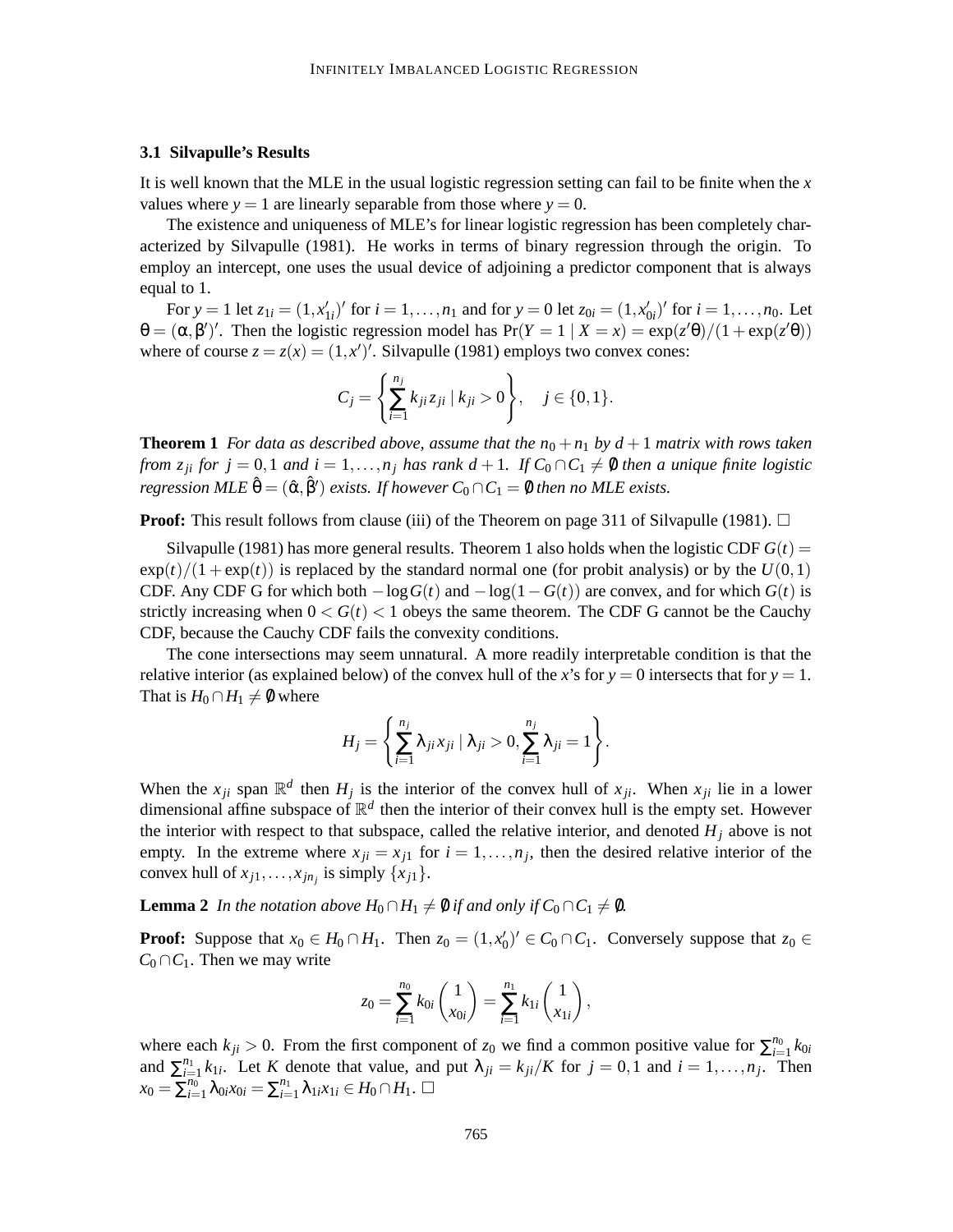### **3.2 Overlap Conditions**

In light of Silvapulle's results we expect that we will need to assume some overlap between the data  $x_1, \ldots, x_n$  from the 1s and the distribution  $F_0$  of X given  $Y = 0$  in order to get a nontrivial result. The setting here with  $N \rightarrow \infty$  is different and requires a stronger, but still very weak, overlap condition. In describing this condition, we let  $\Omega = \{ \omega \in \mathbb{R}^d \mid \omega' \omega = 1 \}$  be the unit sphere in  $\mathbb{R}^d$ .

**Definition 3** *The distribution F on* R *<sup>d</sup> has the point x*<sup>∗</sup> *surrounded if*

$$
\int_{(x-x_*)'\omega>\varepsilon} dF(x) > \delta
$$
\n(5)

*holds for some*  $\varepsilon > 0$ *, some*  $\delta > 0$  *and all*  $\omega \in \Omega$ *.* 

We will make use of two simple immediate consequences of (5). If *F* has the point *x*<sup>∗</sup> surrounded, then there exist η and γ satisfying

$$
\inf_{\omega \in \Omega} \int_{(x-x_*)'\omega \ge 0} dF(x) \ge \eta > 0 \tag{6}
$$

and

$$
\inf_{\omega \in \Omega} \int [(x - x_*)'\omega]_+ dF(x) \ge \gamma > 0 \tag{7}
$$

where  $Z_+ = \max(Z, 0)$  is the positive part of *Z*. For example we can take  $\eta = \delta$  in (6) and  $\gamma = \epsilon \delta$ in (7). Notice that  $F$  cannot surround any point if  $F$  concentrates in a low dimensional affine subset of  $\mathbb{R}^d$ . This implies that having at least one point surrounded by  $F_0$  will be enough to avoid rank deficiency.

In Theorem 1 it follows from Lemma 2 that we only need there to be some point *x*<sup>∗</sup> that is surrounded by both  $\hat{F}_0$  and  $\hat{F}_1$  where  $\hat{F}_j$  is the empirical distribution of  $x_{j1},...,x_{jn_j}$ . If such *x* exists, we get a unique finite MLE. (Recall that Theorem 1 assumes full rank for the predictors.)

In the infinitely imbalanced setting we expect that  $F_0$  will ordinarily surround every single one of  $x_1, \ldots, x_n$ . We do not need  $F_0$  to surround them all but it is not enough to just have some point  $x_*$ exist that is surrounded by both  $F_0$  and  $\hat{F}_1$ . We need to assume that  $F_0$  surrounds  $\bar{x}$ . We do not need to assume that  $\hat{F}_1$  surrounds  $\bar{x}$ , a condition that fails when the  $x_i$  are confined to an affine subset of  $\mathbb{R}^d$  as they necessarily are for  $n < d$ .

There is an interesting case in which  $F_0$  can fail to surround  $\bar{x}$ . The predictor *X* may contain a component that is itself an imbalanced binary variable, and that component might never take the value 1 in the  $y = 1$  sample. Then  $\bar{x}$  is right on the boundary of the support of  $F_0$  and we cannot be sure of a finite  $\beta$  in either the finite sample case or the infinitely imbalanced case.

#### **3.3 Technical Lemmas**

The first technical lemma below is used to get some bounds. The second one establishes existence of a finite MLE when  $N < \infty$ .

**Lemma** 4 *For*  $\alpha, z \in \mathbb{R}$ *,* 

$$
e^{\alpha + z} \ge \log(1 + e^{\alpha + z}) \ge [\log(1 + e^{\alpha}) + ze^{\alpha}/(1 + e^{\alpha})]_{+}
$$
  
 
$$
\ge [ze^{\alpha}/(1 + e^{\alpha})]_{+} = z_{+}e^{\alpha}/(1 + e^{\alpha}).
$$
 (8)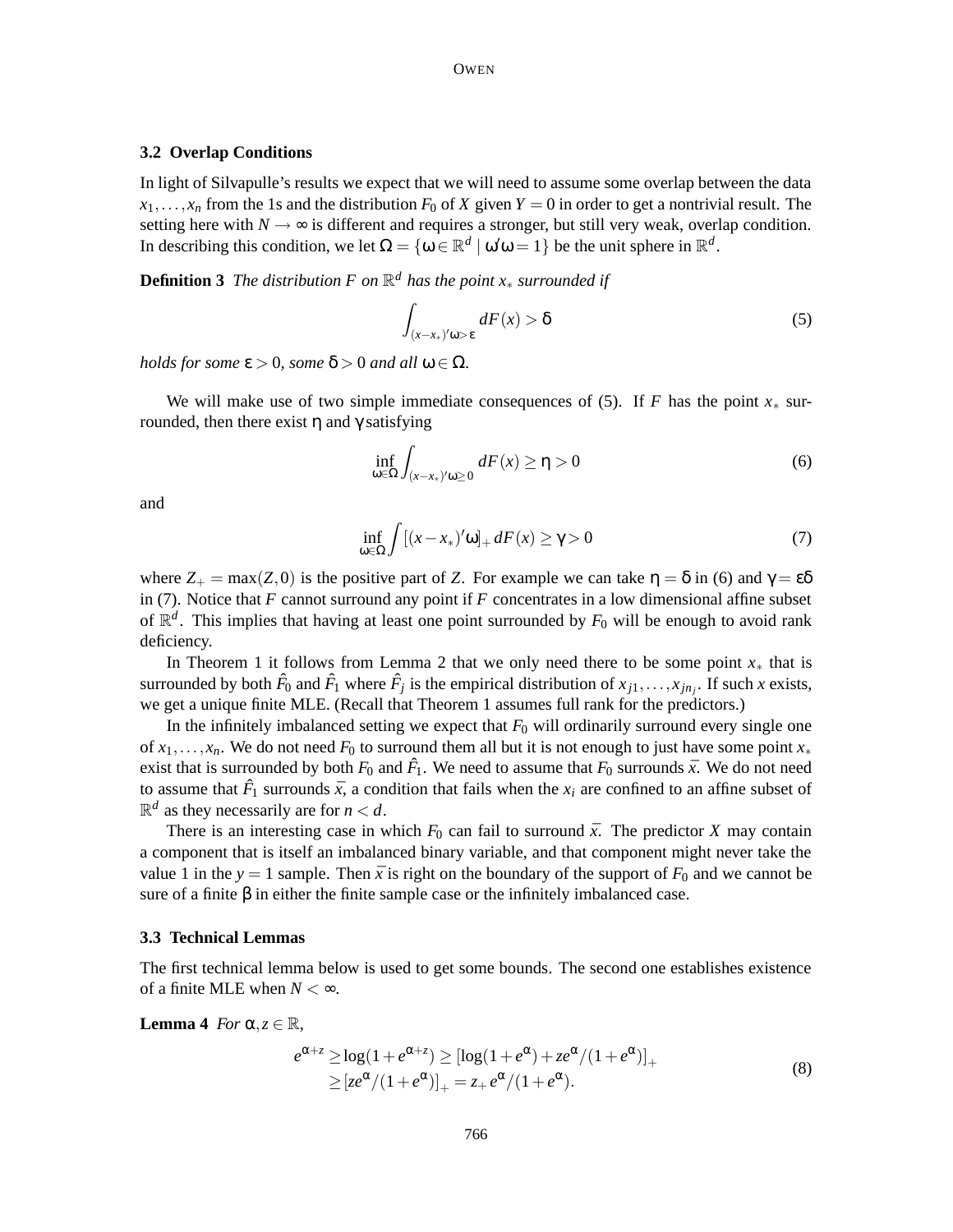**Proof:** For the leftmost inequality, apply  $x \geq \log(1+x)$  to  $x = e^{\alpha+z}$ . For the others, the function  $h(z) = \log(1 + e^{\alpha + z})$  is convex and positive. Therefore  $h(z) \ge [h(0) + zh'(0)]_+ \ge [zh'(0)]_+ =$  $z_+h'(0)$ .  $\square$ 

**Lemma 5** Let  $n \geq 1$  and  $x_1, \ldots, x_n \in \mathbb{R}^d$  be given, and assume that the distribution  $F_0$  surrounds  $\bar{x} = \sum_{i=1}^n x_i/n$  and that  $0 < N < \infty$ . Then the log likelihood  $\ell(\alpha, \beta)$  given by (4) has a unique finite *maximizer* ( $\hat{\alpha}, \hat{\beta}$ ).

**Proof:** The log likelihood  $\ell$  is strictly concave in  $(\alpha, \beta)$ . It either has a unique finite maximizer or it grows forever along some ray {(λα<sub>0</sub>,λβ<sub>0</sub>) | 0 ≤ λ < ∞} ⊂  $\mathbb{R}^{d+1}$ . By following such a ray back to where it intersects a small cylinder around the origin we may assume that either  $0 \leq |\alpha_0| < \varepsilon/2$  and  $\beta'_0\beta_0 = 1$ , where  $\varepsilon$  is the constant in Definition 3, or that  $0 < |\alpha_0| < \varepsilon/2$  and  $\beta_0 = 0$ . We will show that  $\partial\ell(\lambda\alpha_0,\lambda\beta_0)/\partial\lambda$  is always strictly negative, ruling out infinite growth and thus establishing a unique finite maximizer.

For  $\beta_0 = 0$  and  $\alpha_0 > 0$  we find  $\lim_{\lambda \to \infty} \frac{\partial \ell(\lambda \alpha_0, \lambda \beta_0)}{\partial \lambda} = -N\alpha_0 < 0$ . For  $\beta_0 = 0$  and  $\alpha_0 < 0$ . we find  $\lim_{\lambda \to \infty} \frac{\partial \ell(\lambda \alpha_0, \lambda \beta_0)}{\partial \lambda} = n \alpha_0 < 0.$ 

Now suppose  $\beta'_0\beta_0 = 1$  and  $|\alpha_0| < \varepsilon/2$ . Using  $n\alpha_0 = \sum_{i=1}^n \alpha_0 + (x_i - \bar{x})'\beta_0$ , we find

$$
\lim_{\lambda \to \infty} \frac{\partial}{\partial \lambda} \ell(\lambda \alpha_0, \lambda \beta_0) = \sum_{i: \alpha_0 + (x_i - \bar{x})' \beta_0 < 0} \alpha_0 + (x_i - \bar{x})' \beta_0 \n- N \int_{\alpha_0 + (x - \bar{x})' \beta_0 > 0} \alpha_0 + (x - \bar{x})' \beta_0 \, dF_0(x).
$$
\n
$$
(9)
$$

The sum in (9) is either 0 or is negative and the integral is either 0 or is positive. For the integral to be 0 we must have  $(x - \bar{x})' \beta_0 \le -\alpha_0$  with probability one for  $x \sim F_0$ . But this is impossible because *F*<sup>0</sup> has  $\bar{x}$  surrounded.  $\Box$ 

### **4. Main Results**

Lemma 6 below shows that, as anticipated,  $e^{\hat{\alpha}}$  is typically  $O(1/N)$  as  $N \to \infty$ . Specifically, we find a bound  $B = 2n/\eta < \infty$  for which  $\limsup_{N \to \infty} Ne^{\hat{\alpha}} < B$ .

**Lemma 6** *Under the conditions of Lemma 5, let* αˆ *and* ˆβ *maximize* ` *of* (4)*. Let* η *satisfy* (6)*. Then for*  $N \ge 2n/\eta$  *we have*  $e^{\hat{\alpha}} \le 2n/(N\eta)$ *.* 

**Proof:** Let  $\beta$  be any point in  $\mathbb{R}^d$ . Write  $e^{\alpha} = A/N$  for  $0 < A < \infty$ . Then

$$
\frac{\partial}{\partial \alpha} \ell = n - \sum_{i=1}^{n} \frac{AN^{-1}e^{(x_i - \bar{x})'\beta}}{1 + AN^{-1}e^{(x_i - \bar{x})'\beta}} - N \int \frac{AN^{-1}e^{(x - \bar{x})'\beta}}{1 + AN^{-1}e^{(x - \bar{x})'\beta}} dF_0(x)
$$
  
\n
$$
\leq n - A \int_{(x - \bar{x})'\beta \geq 0} \frac{e^{(x - \bar{x})'\beta}}{1 + AN^{-1}e^{(x - \bar{x})'\beta}} dF_0(x)
$$
  
\n
$$
\leq n - \frac{A\eta}{1 + A/N}.
$$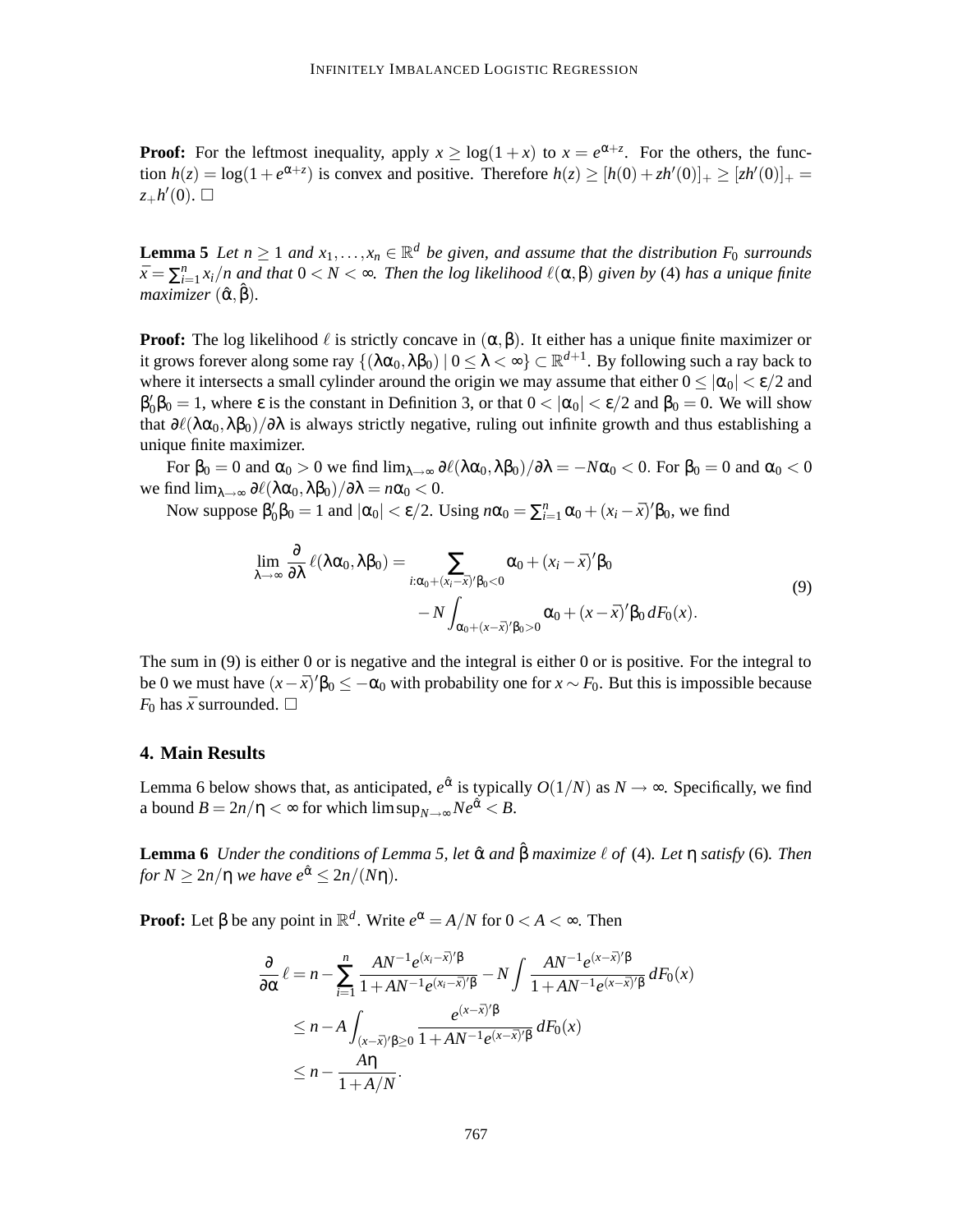Now suppose that  $N \geq 2n/\eta$  and that  $e^{\alpha} > 2n/(N\eta)$ , that is  $A > 2n/\eta$ . Then  $\partial \ell/\partial \alpha < 0$ . Because  $\ell$  is concave this negative partial derivative implies that

$$
\arg\max_{\alpha} \ell(\alpha, \beta) < \log(2n/\eta) - \log(N). \tag{10}
$$

Because  $\beta$  was arbitrary (10) holds for all  $\beta \in \mathbb{R}^d$ . Lemma 5 implies that  $\hat{\beta}$  is finite, and so (10) applies for  $\beta = \hat{\beta}$ .  $\Box$ 

Lemma  $7$  *Under the conditions of Lemma 5, let*  $\hat{\alpha}$  *and*  $\hat{\beta}$  *maximize*  $\ell$  *of* (4)*. Then* limsup $_{N\to\infty} \|\hat{\beta}\|$  < ∞*.*

**Proof:** Let  $e^{\alpha} = A/N$  for  $A > 0$  and let  $\beta \in \mathbb{R}^d$ . Pick  $\gamma$  to satisfy (7). Then

$$
\ell(\alpha,0) - \ell(\alpha,\beta)
$$
  
=  $-(n+N)\log(1+e^{\alpha}) + \sum_{i=1}^{n} \log(1+e^{\alpha + (x_i - \bar{x})'\beta})$   
+  $N \int \log(1+e^{\alpha + (x-\bar{x})'\beta}) dF_0(x)$   
 $> -(n+N)e^{\alpha} + N \frac{e^{\alpha}}{1+e^{\alpha}} \int_{(x-\bar{x})'\beta \ge 0} (x-\bar{x})'\beta dF_0(x)$   
 $\ge -(n+N)\frac{A}{N} + A \frac{\|\beta\|\gamma}{1+A/N}$ 

after applying two inequalities from (8) and making some simplifications. If follows that  $\ell(\alpha, \beta)$  <  $\ell(\alpha,0)$  whenever  $\|\beta\| \geq \gamma^{-1}(1+A/N)(1+n/N)$ . For large enough *N* we have  $\|\hat{\beta}\| \leq 2/\gamma$ , using Lemma 6 to control  $A \square$ 

As illustrated in Section 2, infinitely imbalanced logistic regression will be degenerate if  $F_0$  has tails that are too heavy. We assume that

$$
\int e^{x'\beta}(1+\|x\|)dF_0(x)<\infty,\quad\forall\beta\in\mathbb{R}^d.\tag{11}
$$

Condition (11) is satisfied by distributions with bounded support and by light tailed distributions such as the multivariate normal distribution.

**Theorem 8** Let  $n \ge 1$  and  $x_1, ..., x_n \in \mathbb{R}^d$  be fixed and suppose that  $F_0$  satisfies the tail condition (11) and surrounds  $\bar{x} = \sum_{i=1}^{n} x_i/n$  as described at (5). Then the maximizer  $(\hat{\alpha}, \hat{\beta})$  of  $\ell$  given *by* (4) *satisfies*

$$
\lim_{N \to \infty} \frac{\int e^{x'^{\hat{\beta}} x dF_0(x)}}{\int e^{x'^{\hat{\beta}} dF_0(x)}} = \bar{x}.
$$

**Proof:** Setting  $\partial \ell / \partial \beta = 0$ , dividing by  $Ne^{\hat{\alpha} - \vec{x}'\hat{\beta}}$  and rearranging terms, gives

$$
\int \frac{(x-\bar{x})e^{x'\hat{\beta}}}{1+e^{\hat{\alpha}+(x-\bar{x})'\hat{\beta}}}dF_0(x) = -\frac{1}{N}\sum_{i=1}^n \frac{e^{x_i'\hat{\beta}}(x_i-\bar{x})}{1+e^{\hat{\alpha}+(x_i-\bar{x})'\hat{\beta}}}.
$$
\n(12)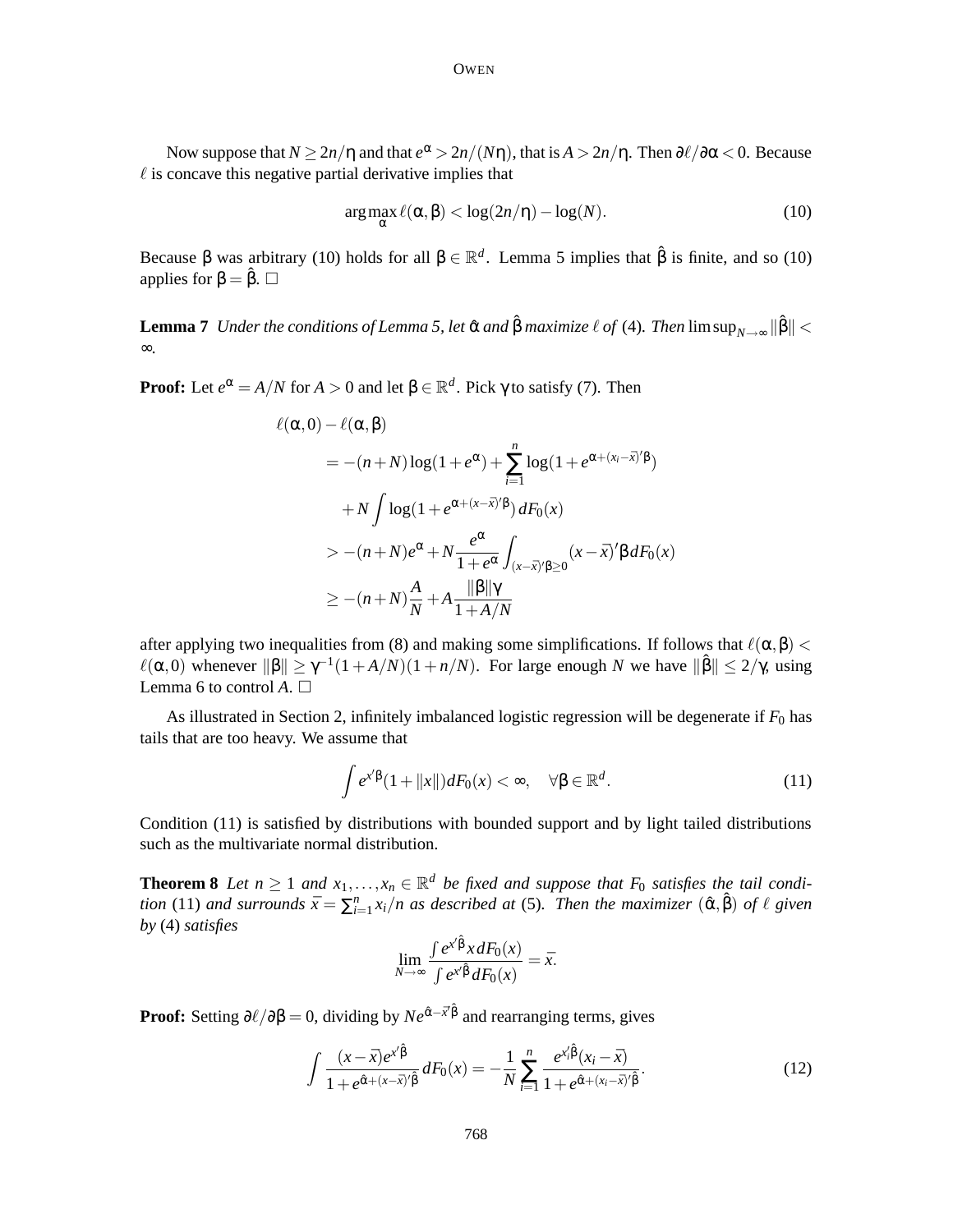| Method                                                     | $\alpha$                                     | 15 <sub>1</sub> | $\mathfrak{b}_2$                                | b٩ | $\mathbf{5}_4$ | IJ٢ | $\beta_6$ |
|------------------------------------------------------------|----------------------------------------------|-----------------|-------------------------------------------------|----|----------------|-----|-----------|
| Original                                                   | $-3.707$ 4.629 4.807 0.398 0.594 0.170 0.130 |                 |                                                 |    |                |     |           |
| Single $y = 1$ -10.116 4.623 4.984 0.397 0.595 0.193 0.182 |                                              |                 |                                                 |    |                |     |           |
| $x_{1 i} = \bar{x}$                                        | $-3.701$ 4.765 5.136 0.410 0.614 0.204 0.190 |                 |                                                 |    |                |     |           |
| SE.                                                        | 0.041                                        |                 | $0.696$ $0.851$ $0.040$ $0.130$ $0.299$ $0.413$ |    |                |     |           |

Table 4: This table shows logistic regression coefficients for the chemical compound data set described in the text. The top row shows ordinary logistic regression coefficients. The second row shows the coefficients when the cases with  $y = 1$  are deleted and replaced by a single point  $(\bar{x}, 1)$ . The third row shows the coefficients when all 608 cases with  $y = 1$  are replaced by  $(\bar{x}, 1)$ . The fourth row shows standard errors for the ordinary logistic regression coefficients in the top row.

As  $N \to \infty$  the right side of (12) vanishes because  $\|\hat{\beta}\|$  is bounded as  $N \to \infty$  by Lemma 7. Therefore the MLEs satisfy

$$
\lim_{N \to \infty} \frac{\int x e^{x^i \hat{\beta}} [1 + e^{\hat{\alpha} + (x - \bar{x})^i \hat{\beta}}]^{-1} dF_0(x)}{\int e^{x^i \hat{\beta}} [1 + e^{\hat{\alpha} + (x - \bar{x})^i \hat{\beta}}]^{-1} dF_0(x)} = \bar{x}.
$$
\n(13)

The denominator of (13) is at most  $\int e^{x^i \hat{\beta}} dF_0(x)$  and is at least

$$
\int e^{x'\hat{\beta}}(1-e^{\hat{\alpha}+(x-\bar{x})'\hat{\beta}})dF_0(x) \to \int e^{x'\hat{\beta}}dF_0(x)
$$

as  $N \to \infty$  because  $\alpha \to -\infty$  and  $\int e^{2x/\hat{\beta}} dF_0(x) < \infty$  by the tail condition (11). Therefore the denominator of (13) has the same limit as  $\int e^{x/\beta} dF_0(x)$  as  $N \to \infty$ . Similarly the numerator has the same limit as  $\int e^{x/\hat{\beta}} x dF_0(x)$ . The limit for the denominator is finite and nonzero, and so the result follows.  $\Box$ 

## **5. Illustration**

It is perhaps surprising that in the  $N \to \infty$  limit, the logistic regression depends on  $x_1, \ldots, x_n$  only through  $\bar{x}$ . The precise configuration of those *n* points in  $\mathbb{R}^d$  becomes unimportant. We could rotate them about  $\bar{x}$ , or replace each of them by  $\bar{x}$ , or even replace them by one single point at  $\bar{x}$  with  $Y = 1$ and still get the same  $\hat{\beta}$  in the  $N \rightarrow \infty$  limit.

To investigate whether this effect can hold in finite data sets, we look at an example from Zhu et al. (2005). They study a data set with 29,812 chemical compounds on which 6 predictor variables were measured. Compounds were rated as active  $(Y = 1)$  or inactive  $(Y = 0)$  and only 608 of the compounds were active.

Table 4 shows the logistic regression coefficients for this data, as well as what happens to them when we replace the 608 data points  $(x, y)$  with  $y = 1$  by a single point at  $(\bar{x}, 1)$ , or by 608 points equal to  $(\bar{x}, 1)$ . In a centered logistic regression the point  $(\bar{x}, 1)$  becomes  $(\bar{x} - \bar{x}, 1) = (0, \ldots, 0, 1) \in$  $\mathbb{R}^{d+1}$ .

The intercept changes a lot when we reduce the rare cases from 608 to 1 but otherwise the coefficients do not change importantly. Interestingly the single point version has a  $\beta$  vector closer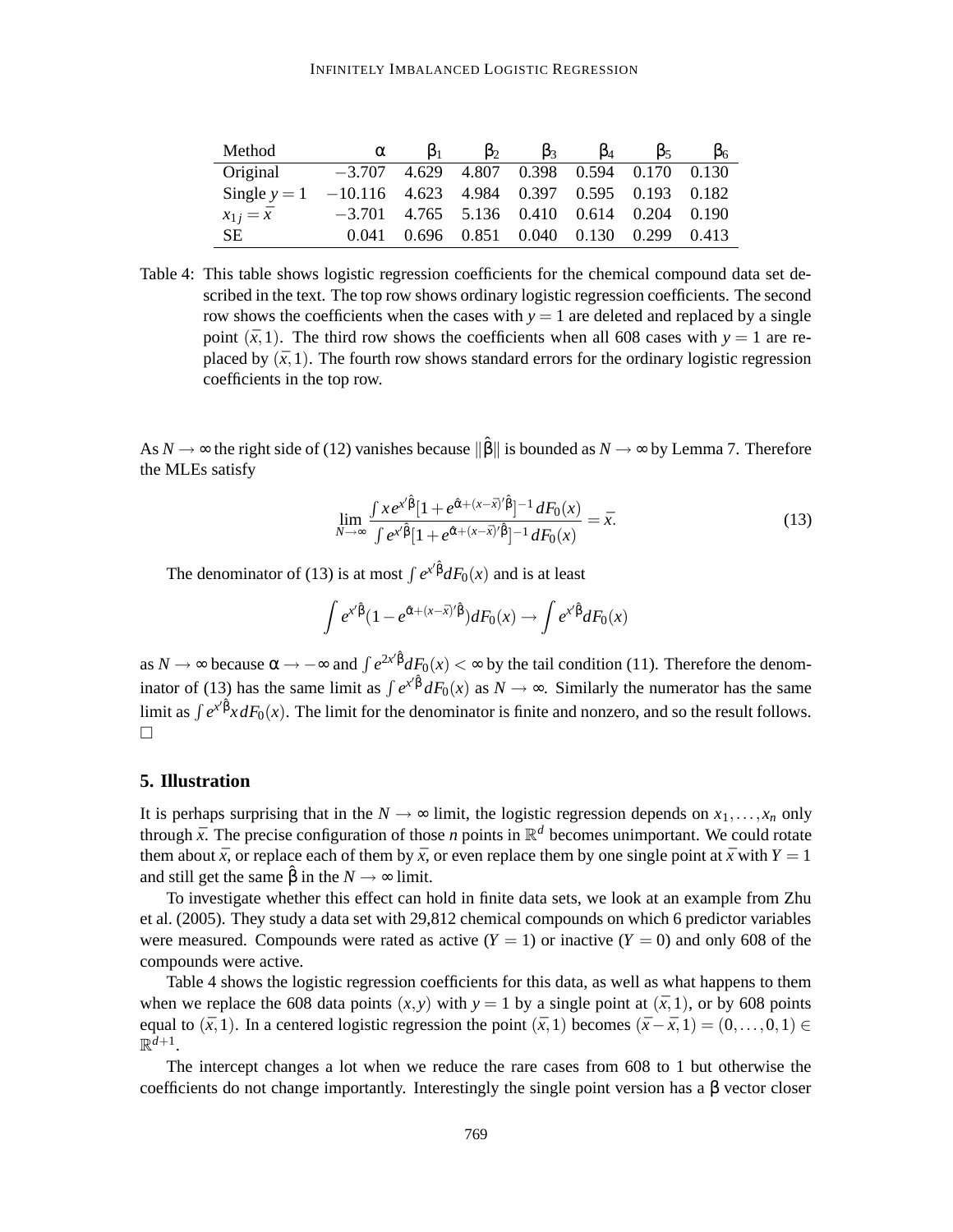to the original logistic regression than has the version with 608 points at  $(\bar{x}, 1)$ . The differences in β are quite small compared to the sampling uncertainty. We would reach the same conclusions about which predictors are most important in all three cases.

The linear predictor  $\hat{\alpha} + \hat{\beta}'(x - \bar{x})$  was computed using the coefficients from each of these models (taking care to use the original  $x_i$ 's not the versions set to  $\bar{x}$ .) The correlation between the linear predictor from logistic regression to that fit with all  $x_i = \bar{x}$  is 0.999881. The correlation between the linear predictor from logistic regression to that fit with just one  $(\bar{x}, 1)$  data point is still higher, at 0.999888. The two altered linear predictors have correlation 0.999998. Not surprisingly any two of these linear predictors plot as a virtual straight line. There will be no important differences in ROC curves, precision and recall curves or other performance measures among these three fits.

### **6. Discussion**

This paper has focussed on establishing the limit of  $\hat{\beta}$  as  $N \rightarrow \infty$ . This section presents some context and motivation. Section 6.1 shows these findings lead to greater understanding of how logistic regression works or fails and how to improve it. Section 6.2 shows how even after passing to the limit the resulting model makes some useful predictions. Section 6.3 illustrates the special case of *F*<sup>0</sup> that is Gaussian or a mixture of Gaussians. Section 6.4 describes how using infinitely imbalanced logistic regression may lead to cost savings in fraud detection settings.

### **6.1 Insight Into Logistic Regression**

In the infinitely imbalanced limit, logistic regression only uses the  $y = 1$  data points through their average feature vector  $\bar{x}$ . This limiting behavior is a property of logistic regression, not of any particular data set. It holds equally well in those problems for which logistic regression works badly as it does in problems where the Bayes rule is a logistic regression.

In the illustrative example we got almost the same logistic regression after replacing all the rare cases by a single point at  $\bar{x}$ . We would not expect this property for learning methods in general. For example classification trees such as those fit by CART (Breiman et al., 1984) will ordinarily change a lot if all of the  $Y = 1$  cases are replaced by one or more points  $(\bar{x}, 1)$ .

Logistic regression only has *d* parameters apart from the intercept, so it is clear that it cannot be as flexible as some other machine learning methods. But knowing that those parameters are very strongly tied to the *d* components of  $\bar{x}$  gives us insight into how logistic regression works on imbalanced problems. It is reasonable to expect better results from logistic regression when the  $x_{1i}$ are in a single tight cluster near  $\bar{x}$  than when there are outliers, or when the  $x_{1i}$  points are in two well separated clusters in different directions from the bulk of *F*0.

The insight also suggests things to do. For example when we detect outliers among the  $x_{1i}$ , shrinking them towards  $\bar{x}$ , or removing them should improve performance. When we detect sharp clusters among  $x_{1i}$  then we might fit one logistic regression per cluster, separating that cluster from the  $x_{0i}$ 's, and predict for new points by pooling the cluster specific results. Even an  $O(n^2)$  clustering algorithm may be inexpensive in the  $N \gg n$  setting.

## **6.2 Nontrivial Limiting Predictions**

In the infinitely imbalanced limit with  $N \to \infty$  we often find that  $\hat{\beta}$  converges to a finite limit while  $\hat{\alpha} \rightarrow -\infty$ . This limit gives Pr(*Y* = 1 | *X* = *x*)  $\rightarrow$  0 for all *x* and so it gives trivial probabilities for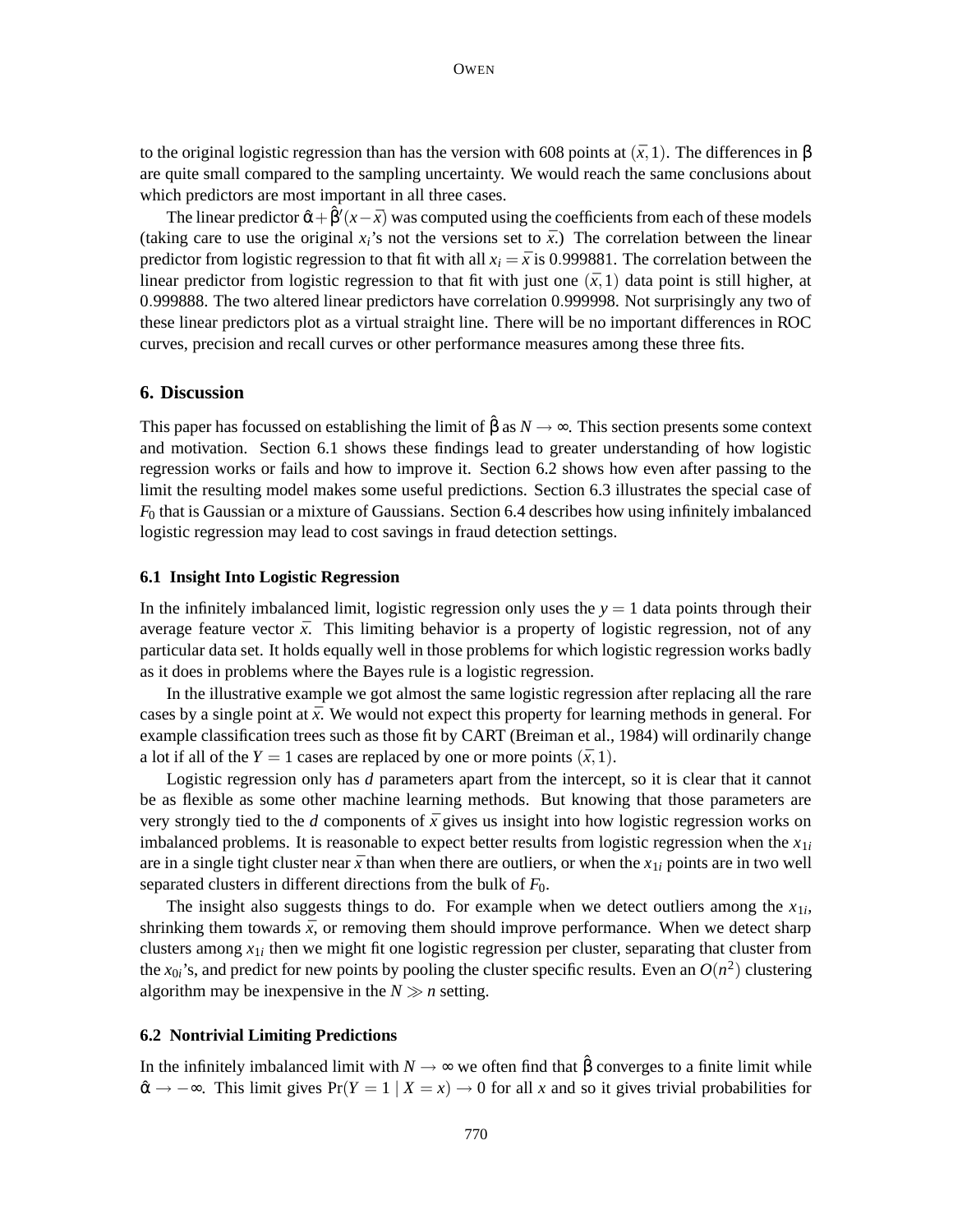prediction purposes. But we are often interested in probability ratios with nontrivial limits such as:

$$
\frac{\Pr(Y=1 | X=\widetilde{x})}{\Pr(Y=1 | X=x)} \rightarrow e^{(\widetilde{x}-x)'\beta}.
$$

For example if we are presented with a number of cases of potential fraud to investigate and have limited resources then we can rank them by  $x' \beta$  and investigate as many of the most likely ones as time or other costs allow.

Because this rank is derived from a probability ratio we can also take into account the monetary or other measured value of the cases. If the values of uncovering fraud in the two cases are *v* and  $\widetilde{v}$ , respectively, then we might prefer to investigate the former when  $ve^{x\beta} > \widetilde{v}e^{\widetilde{x}\beta}$ . If the costs of investigation are *c* and  $\tilde{c}$  then we might prefer the former when  $ve^{x'\beta}/c > \tilde{v}e^{\tilde{x}'\beta}/\tilde{c}$ .

In active learning problems one must choose which data to gather. There are several kinds of active learning, as described in Tong (2001). The interventional setting is very similar to statistical experimental design. For example, Cohn et al. (1996) describe how to select training data for feedforward neural networks. In the selective setting, the investigator has a mix of labelled cases (both *x* and *y* known) and unlabelled cases (*x* known but *y* unknown), and must choose which of the unlabelled cases to get a label for. For example the label *y* might indicate whether a human expert says that a document with feature vector *x* is on a specific topic. In a rare event setting, finding the cases most likely to have  $y = 1$  is a reasonable proxy for finding the most informative cases, and one could then allocate a large part of the labelling budget to cases with high values of  $x'$ β.

#### **6.3 Gaussian Mixtures** *F*<sup>0</sup>

When  $F_0$  is a nonsingular Gaussian distribution then as remarked in the introduction,  $\beta \to \Sigma_0^{-1}(\bar{x} \mu_0$ ). The effective sample size of an imbalanced data set is often considered to be simply the number of rare outcomes. The formula for β depends on the data only through *x*¯, which as an average of *n* observations clearly has effective sample size of *n*. In the limit where  $N \to \infty$  first and then  $n \to \infty$  $\mathbf{w}$ e get β →  $\Sigma_0^{-1}(\mu_1 - \mu_0)$  where  $\mu_j = E(X \mid Y = j)$ . A confidence ellipsoid for  $\mu_1$  translates directly into one for β.

Gaussian mixture models are a flexible and widely used method for approximating distributions. They have the further advantage for the present problem that exponential tilts of Gaussian mixtures are also Gaussian mixtures. The result is a convenient expression to be solved for β.

Suppose that

$$
F_0 = \sum_{k=1}^K \lambda_k N(\mu_k, \Sigma_k)
$$

where  $\lambda_k > 0$  and  $\sum_{k=1}^K \lambda_k = 1$ . If at least one of the  $\Sigma_k$  has full rank then  $F_0$  will surround the point  $\bar{x}$ . Then the limiting  $\beta$  is defined through

$$
\bar{x} = \frac{\sum_{k=1}^K \lambda_k (\mu_k + \Sigma_k \beta) e^{\beta' \mu_k + \beta' \Sigma_k \beta/2}}{\sum_{k=1}^K \lambda_k e^{\beta' \mu_k + \beta' \Sigma_k \beta/2}},
$$

so that  $\beta$  is the solution to

$$
0 = \sum_{k=1}^{K} \lambda_k (\mu_k + \Sigma_k \beta - \bar{x}) e^{\beta' \mu_k + \beta' \Sigma_k \beta / 2}.
$$
 (14)

Solving Equation (14) for  $\beta$  is cast as a convex optimization in Section 6.4.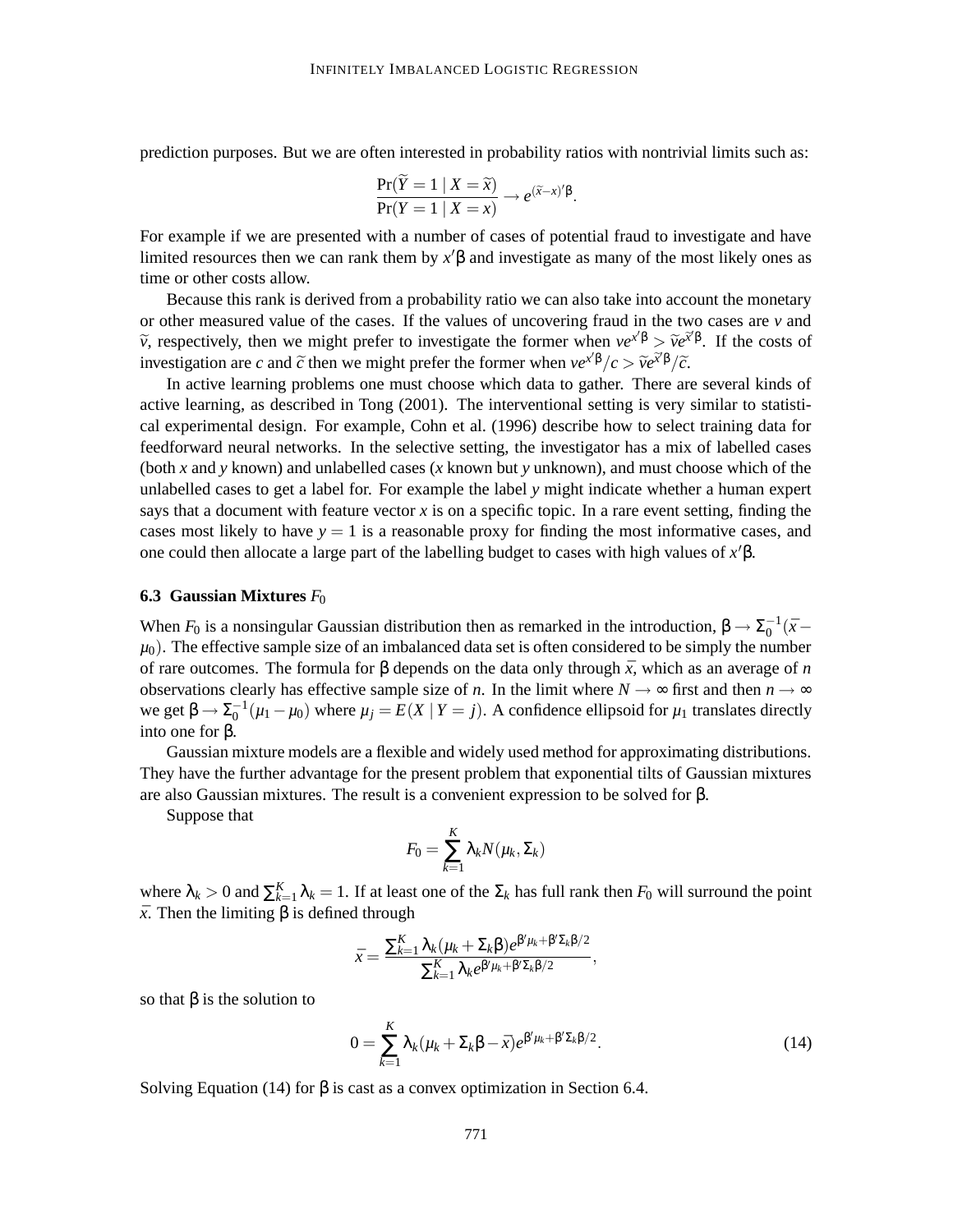#### **6.4 Computational Costs**

The exponential tilting solution to (1) is the value  $\beta$  for which  $\int (x - \bar{x})e^{x/\beta} dF_0(x) = 0$ . That solution is more conveniently expressed as the root of

$$
g(\beta) \equiv \int (x - \bar{x}) e^{(x - \bar{x})'\beta} dF_0(x) = 0.
$$
 (15)

Equation (15) is the gradient with respect to  $β$  of

$$
f(\beta) = \int e^{(x-\bar{x})'\beta} dF_0(x),
$$

which has Hessian

$$
H(\beta) = \int (x - \bar{x})(x - \bar{x})' e^{(x - \bar{x})'\beta} dF_0(x).
$$

The tilting problem (1) can be solved by finding the root of (15) which is in turn equivalent to the minimization of the convex function *f* .

When  $F_0$  is modeled as a mixture  $F_0$  of Gaussians the objective function, gradient, and Hessian needed for optimization have a simple form. They are,

$$
f(\beta) = \sum_{k=1}^{K} \lambda_k e^{\beta'(\mu_k - \bar{x}) + \beta' \Sigma_k \beta/2},
$$
  
\n
$$
g(\beta) = \sum_{k=1}^{K} \lambda_k (\widetilde{\mu}_k(\beta) - \bar{x}) e^{\beta'(\mu_k - \bar{x}) + \beta' \Sigma_k \beta/2}, \text{ where,}
$$
  
\n
$$
\widetilde{\mu}_k(\beta) \equiv \mu_k + \Sigma_k \beta, \text{ and,}
$$
  
\n
$$
H(\beta) = \sum_{k=1}^{K} \lambda_k (\Sigma_k + (\widetilde{\mu}_k(\beta) - \bar{x}) (\widetilde{\mu}_k(\beta) - \bar{x})') e^{\beta'(\mu_k - \bar{x}) + \beta' \Sigma_k \beta/2}.
$$

The cost of solving (14) or (15) by an algorithm based on Newton's method takes  $O(d^3)$  computation per iteration. By contrast, each step in iteratively reweighted least squares fitting of logistic regression takes  $O((n+N)d^2)$  work. Even if one downsamples the data set, perhaps keeping only  $N = 5n$  randomly chosen examples from the  $Y = 0$  cases, the work of an iteration is  $O(nd^2)$ . The one time cost to fit a mixture of Gaussians includes costs of order  $Nd^2$  to form covariance matrix estimates, or  $O(nd^2)$  if one has downsampled. But after the first iteration there can be substantial computational savings for solving (15) instead of doing logistic regression, when *n*/*d* is large.

When there is one common class and there are numerous rare classes, such as types of fraud or different targets against which a drug might be active, then the cost of approximating  $F_0$  can be shared over the set of uncommon classes.

In fraud detection problems we might expect that the distribution  $F_0$  for legitimate data points is slowly changing while the patterns in the fraudulent points change rapidly in response to improved detection. In such a setting we get a computational saving by fitting an approximation to  $F_0$  once, or at long time intervals, and then computing many different  $\beta(\infty)$  vectors. These vectors can be for different known types of fraud, for fraud over shorter time intervals, or even individual fraud cases.